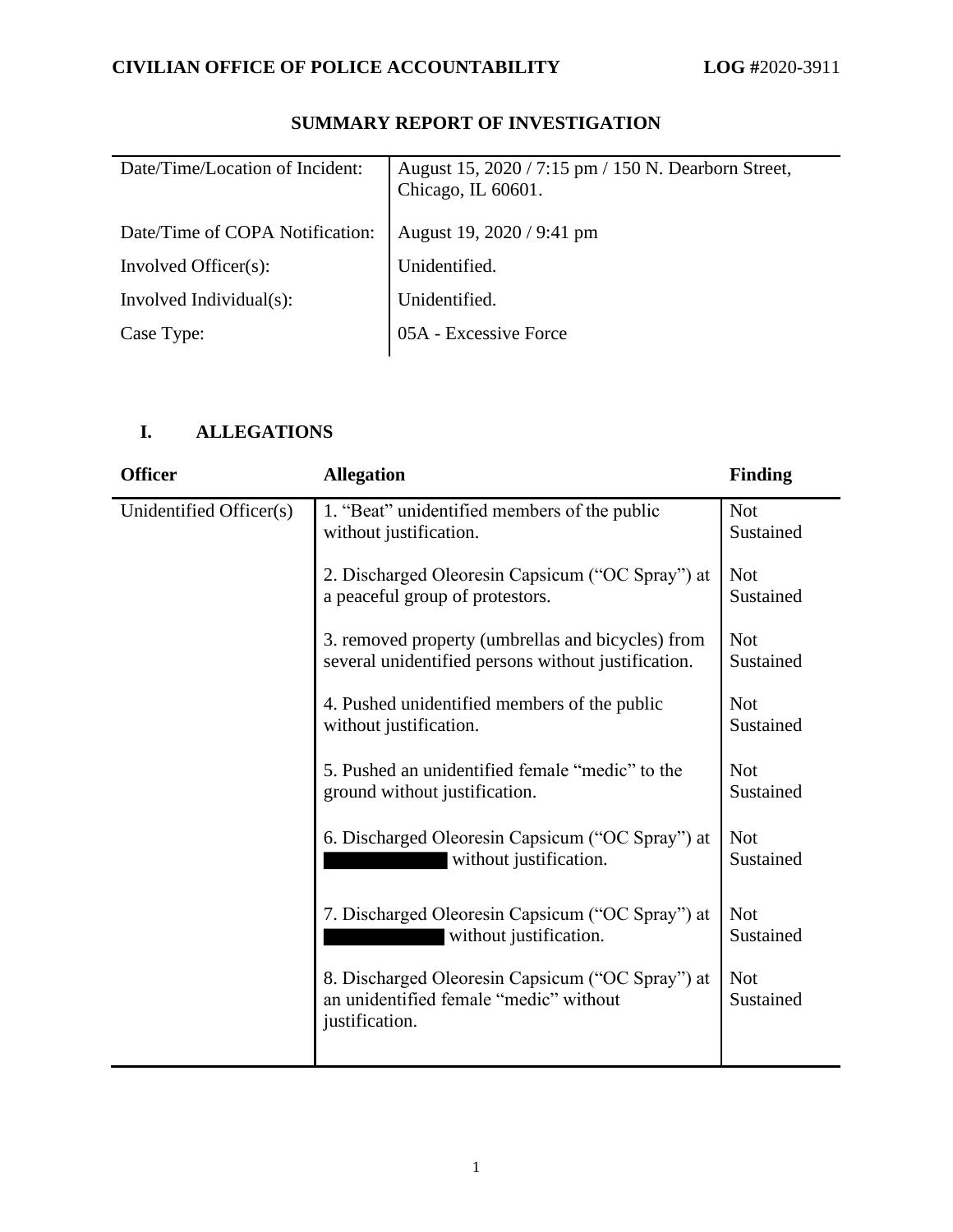### **II. SUMMARY OF EVIDENCE**<sup>1</sup>

On the day of this incident and  $\blacksquare$ <sup>2</sup> attended a protest in Millennium Park. They followed approximately 200 protesters as they marched north on Michigan Avenue. A large police presence followed the protesters and prevented them from marching onto different streets, including Lake Shore Drive. Unidentified police officers pushed and shoved several unknown protesters. An unidentified police officer shoved an unidentified female "medic" to the ground. As and and attempted to help her an unidentified officer sprayed them with pepper spray. and and then left the protest. Neither nor nor saw which officer discharged the pepper spray. Upon inquiry, each stated that they would not be able to positively identify he accused officer, or any officer, involved in this incident. Neither nor nor was arrested injured. Neither sought medical attention.

Neither nor nor recorded or photographed any part of this incident.<sup>3</sup>

 would not agree to an in-person interview in furtherance of this investigation.

A search of Chicago Police Department Data Bases did not reveal any arrests, incident reports, or body-camera recordings, relevant to this investigation.

Since neither nor could describe the accused officer or help identify any of the involved civilians, as well as the fact that they were unable to provide an exact location of where this incident occurred, and because of the number of protestors and the large police presence in the area, COPA was unable to identify the accused or the incident location. Due to the lack of a signed Sworn Affidavit, it is recommended that this complaint be closed subject to reopening based upon new evidence. This complaint and the information gathered in response to this complaint may be considered in conjunction with a future advisement/report generated by COPA addressing widespread civil unrest and protest activity in the City of Chicago during August 2020 and/or CPD's responses. Furthermore, this complaint may be shared or referred to another agency for investigative purposes.

<sup>1</sup>COPA conducted a full and complete investigation of this matter, including the interview of all pertinent civilian and officer witnesses, and the collection and review of digital, documentary, and forensic evidence. As part of COPA's ongoing efforts to increase case closure capacity, certain cases are summarized more succinctly in a Modified Summary Report of Investigation.

 $2$  Attachments 2, 8, 9.

<sup>3</sup> stated that a publication called Southside Weekly reported on this August  $15<sup>th</sup>$ , 2020, protest. A review of the article written about this protest did not result in any information relative to this investigation. (REF: [https://southsideweekly.com/fact-checking-david-brown-august-15/\)](https://southsideweekly.com/fact-checking-david-brown-august-15/)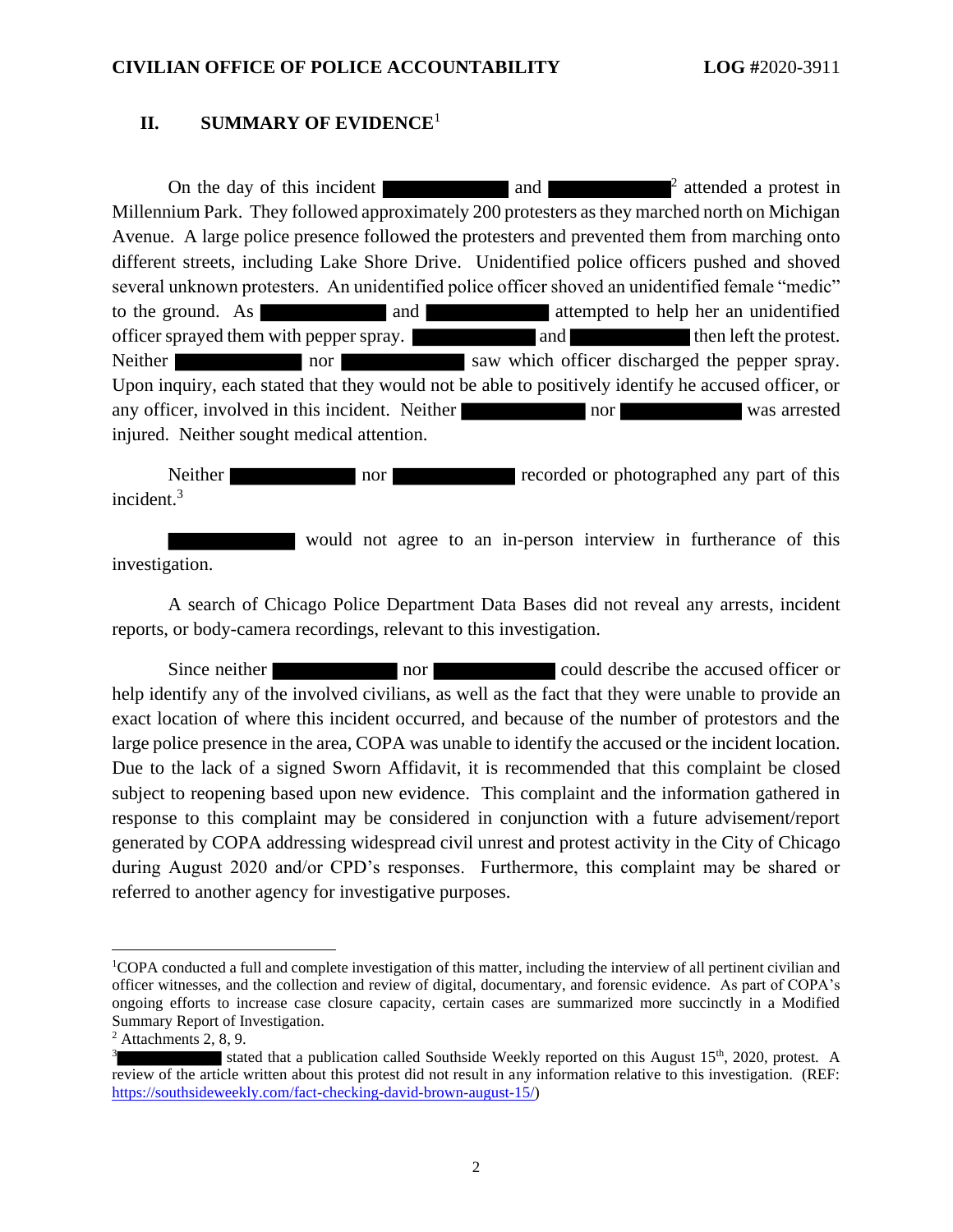#### **III. LEGAL STANDARD**

For each Allegation COPA must make one of the following findings:

- 1. Sustained where it is determined the allegation is supported by a preponderance of the evidence;
- 2. Not Sustained where it is determined there is insufficient evidence to prove the allegations by a preponderance of the evidence;
- 3. Unfounded where it is determined by clear and convincing evidence that an allegation is false or not factual; or
- 4. Exonerated where it is determined by clear and convincing evidence that the conduct described in the allegation occurred, but it is lawful and proper.

A **preponderance of evidence** can be described as evidence indicating that it is **more likely than not** that the conduct occurred and violated Department policy. *See Avery v. State Farm Mutual Automobile Insurance Co.*, 216 Ill. 2d 100, 191 (2005), (a proposition is proved by a preponderance of the evidence when it has found to be more probably true than not). If the evidence gathered in an investigation establishes that it is more likely that the misconduct occurred, even if by a narrow margin, then the preponderance of the evidence standard is met.

**Clear and convincing evidence** is a higher standard than a preponderance of the evidence but lower than the "beyond-a-reasonable doubt" standard required to convict a person of a criminal offense. See *e.g.*, *People v. Coan*, 2016 IL App (2d) 151036 (2016). Clear and Convincing can be defined as a "degree of proof, which, considering all the evidence in the case, produces the firm and abiding belief that it is highly probable that the proposition . . . is true." *Id*. at ¶ 28.

### **IV. ANALYSIS AND CONCLUSION**

For COPA to properly investigate allegations of misconduct, COPA must first identify the involved Department members. In this instance not only is the location unknown, so is the identity of every party involved except for of every party involved except for and and , who did not fully cooperate with this investigation. COPA acknowledges the limitations on investigating allegations against an unknown member(s)<sup>4</sup> and that any positive findings to any allegations will prejudice any further investigation if the member is ever identified. As such, these allegations must be **not sustained**. However, in the event additional information is discovered that reveals the identity of the member, COPA may reopen this matter for further investigation.

<sup>4</sup> *See* G08-01-01 and S08-01-01 II(F)(17)(c).